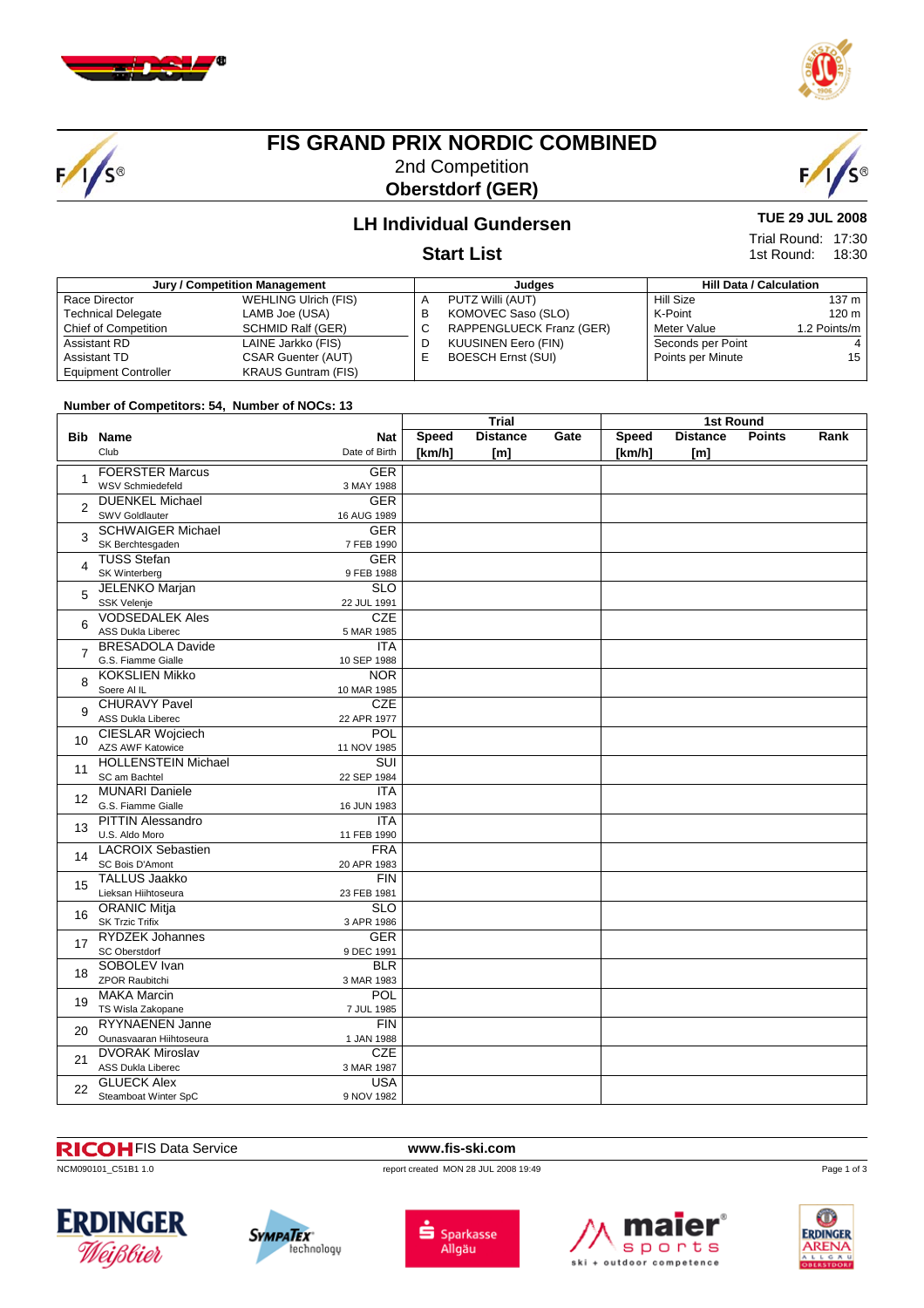

 $F/1/s$ 



## **FIS GRAND PRIX NORDIC COMBINED** 2nd Competition **Oberstdorf (GER)**



# **LH Individual Gundersen**

#### **Start List**

**TUE 29 JUL 2008**

Trial Round: 17:30 1st Round: 18:30

|    |                                                 |                           | <b>Trial</b> |                 |      | 1st Round    |                 |               |      |  |
|----|-------------------------------------------------|---------------------------|--------------|-----------------|------|--------------|-----------------|---------------|------|--|
|    | <b>Bib Name</b>                                 | Nat                       | Speed        | <b>Distance</b> | Gate | <b>Speed</b> | <b>Distance</b> | <b>Points</b> | Rank |  |
|    | Club                                            | Date of Birth             | [km/h]       | [ml]            |      | [km/h]       | [m]             |               |      |  |
|    | <b>CAMEROTA Eric</b>                            | <b>USA</b>                |              |                 |      |              |                 |               |      |  |
| 23 | <b>NSF Park City</b>                            | 9 JAN 1985                |              |                 |      |              |                 |               |      |  |
|    | <b>GRUBER Bernhard</b>                          | <b>AUT</b>                |              |                 |      |              |                 |               |      |  |
| 24 | SC Bischofshofen                                | 12 AUG 1982               |              |                 |      |              |                 |               |      |  |
| 25 | <b>KOBAYASHI Norihito</b>                       | <b>JPN</b>                |              |                 |      |              |                 |               |      |  |
|    | <b>Tokyo Biso</b>                               | 4 MAY 1982                |              |                 |      |              |                 |               |      |  |
| 26 | <b>TAKAHASHI Daito</b>                          | <b>JPN</b>                |              |                 |      |              |                 |               |      |  |
|    | Team Tsuchiya Home                              | 16 DEC 1980               |              |                 |      |              |                 |               |      |  |
| 27 | SPILLANE Johnny                                 | <b>USA</b>                |              |                 |      |              |                 |               |      |  |
|    | Steamboat Winter SpC                            | 24 NOV 1980               |              |                 |      |              |                 |               |      |  |
| 28 | <b>BRAUD Francois</b>                           | <b>FRA</b>                |              |                 |      |              |                 |               |      |  |
|    | <b>SC Chamonix</b>                              | 27 JUL 1986               |              |                 |      |              |                 |               |      |  |
| 29 | <b>BEETZ Tom</b><br>SV Biberau                  | <b>GER</b><br>12 DEC 1986 |              |                 |      |              |                 |               |      |  |
|    | <b>HEER Ronny</b>                               | SUI                       |              |                 |      |              |                 |               |      |  |
| 30 | <b>SC Horw</b>                                  | 9 JAN 1981                |              |                 |      |              |                 |               |      |  |
|    | <b>BEETZ Christian</b>                          | <b>GER</b>                |              |                 |      |              |                 |               |      |  |
| 31 | SV Biberau                                      | 23 JAN 1984               |              |                 |      |              |                 |               |      |  |
|    | <b>HASENEY Sebastian</b>                        | <b>GER</b>                |              |                 |      |              |                 |               |      |  |
| 32 | SC Motor Zella-Mehlis                           | 27 AUG 1978               |              |                 |      |              |                 |               |      |  |
|    | <b>SCHLOTT Mark</b>                             | <b>GER</b>                |              |                 |      |              |                 |               |      |  |
| 33 | SC Motor Zella-Mehlis                           | 25 MAY 1985               |              |                 |      |              |                 |               |      |  |
| 34 | <b>SLAVIK Tomas</b>                             | <b>CZE</b>                |              |                 |      |              |                 |               |      |  |
|    | ASS Dukla Liberec                               | 29 APR 1981               |              |                 |      |              |                 |               |      |  |
| 35 | <b>SCHMID Jan</b>                               | <b>NOR</b>                |              |                 |      |              |                 |               |      |  |
|    | Sjetne IL                                       | 24 NOV 1983               |              |                 |      |              |                 |               |      |  |
| 36 | <b>KLAPFER Lukas</b>                            | <b>AUT</b>                |              |                 |      |              |                 |               |      |  |
|    | <b>WSV Eisenerz</b>                             | 25 DEC 1985               |              |                 |      |              |                 |               |      |  |
| 37 | <b>HUG Tim</b>                                  | SUI                       |              |                 |      |              |                 |               |      |  |
|    | SC Gerlafingen                                  | 11 AUG 1987               |              |                 |      |              |                 |               |      |  |
| 38 | <b>LAHEURTE Maxime</b>                          | <b>FRA</b>                |              |                 |      |              |                 |               |      |  |
|    | Douanes Geradmer                                | 20 MAY 1985               |              |                 |      |              |                 |               |      |  |
| 39 | <b>DENIFL Wilhelm</b>                           | <b>AUT</b>                |              |                 |      |              |                 |               |      |  |
|    | SV Innsbruck - Bergisel<br><b>RAINER Alfred</b> | 10 NOV 1980<br><b>AUT</b> |              |                 |      |              |                 |               |      |  |
| 40 | SC Saalfelden                                   | 28 SEP 1987               |              |                 |      |              |                 |               |      |  |
|    | <b>BIELER Christoph</b>                         | AUT                       |              |                 |      |              |                 |               |      |  |
| 41 | HSV Absam - Bergisel                            | 28 OCT 1977               |              |                 |      |              |                 |               |      |  |
|    | MOAN Magnus-H.                                  | <b>NOR</b>                |              |                 |      |              |                 |               |      |  |
| 42 | Byaasen IL                                      | 26 AUG 1983               |              |                 |      |              |                 |               |      |  |
|    | <b>STECHER Mario</b>                            | <b>AUT</b>                |              |                 |      |              |                 |               |      |  |
| 43 | <b>WSV Eisenerz</b>                             | 17 JUL 1977               |              |                 |      |              |                 |               |      |  |
| 44 | <b>FELISAZ Jonathan</b>                         | <b>FRA</b>                |              |                 |      |              |                 |               |      |  |
|    | Argentiere                                      | 25 OCT 1985               |              |                 |      |              |                 |               |      |  |
| 45 | <b>HURSCHLER Seppi</b>                          | SUI                       |              |                 |      |              |                 |               |      |  |
|    | SC Bannalp                                      | 23 JUN 1983               |              |                 |      |              |                 |               |      |  |
| 46 | <b>ZAUNER David</b>                             | <b>AUT</b>                |              |                 |      |              |                 |               |      |  |
|    | <b>WSV Eisenerz</b>                             | 9 APR 1985                |              |                 |      |              |                 |               |      |  |
| 47 | <b>FRENZEL Eric</b>                             | <b>GER</b>                |              |                 |      |              |                 |               |      |  |
|    | <b>WSC Oberwiesenthal</b>                       | 21 NOV 1988               |              |                 |      |              |                 |               |      |  |
| 48 | <b>MENZ Matthias</b>                            | <b>GER</b>                |              |                 |      |              |                 |               |      |  |
|    | SC Steinbach-Hallenberg                         | 14 SEP 1981               |              |                 |      |              |                 |               |      |  |
| 49 | LAMY CHAPPUIS Jason<br>SC Douanes Bois D'Amont  | <b>FRA</b><br>9 SEP 1986  |              |                 |      |              |                 |               |      |  |
|    |                                                 |                           |              |                 |      |              |                 |               |      |  |

# **RICOI-** FIS Data Service **www.fis-ski.com**<br> **NCM090101\_C51B1 1.0 report created MON 28 JUL 2008**

report created MON 28 JUL 2008 19:49











Page 2 of 3